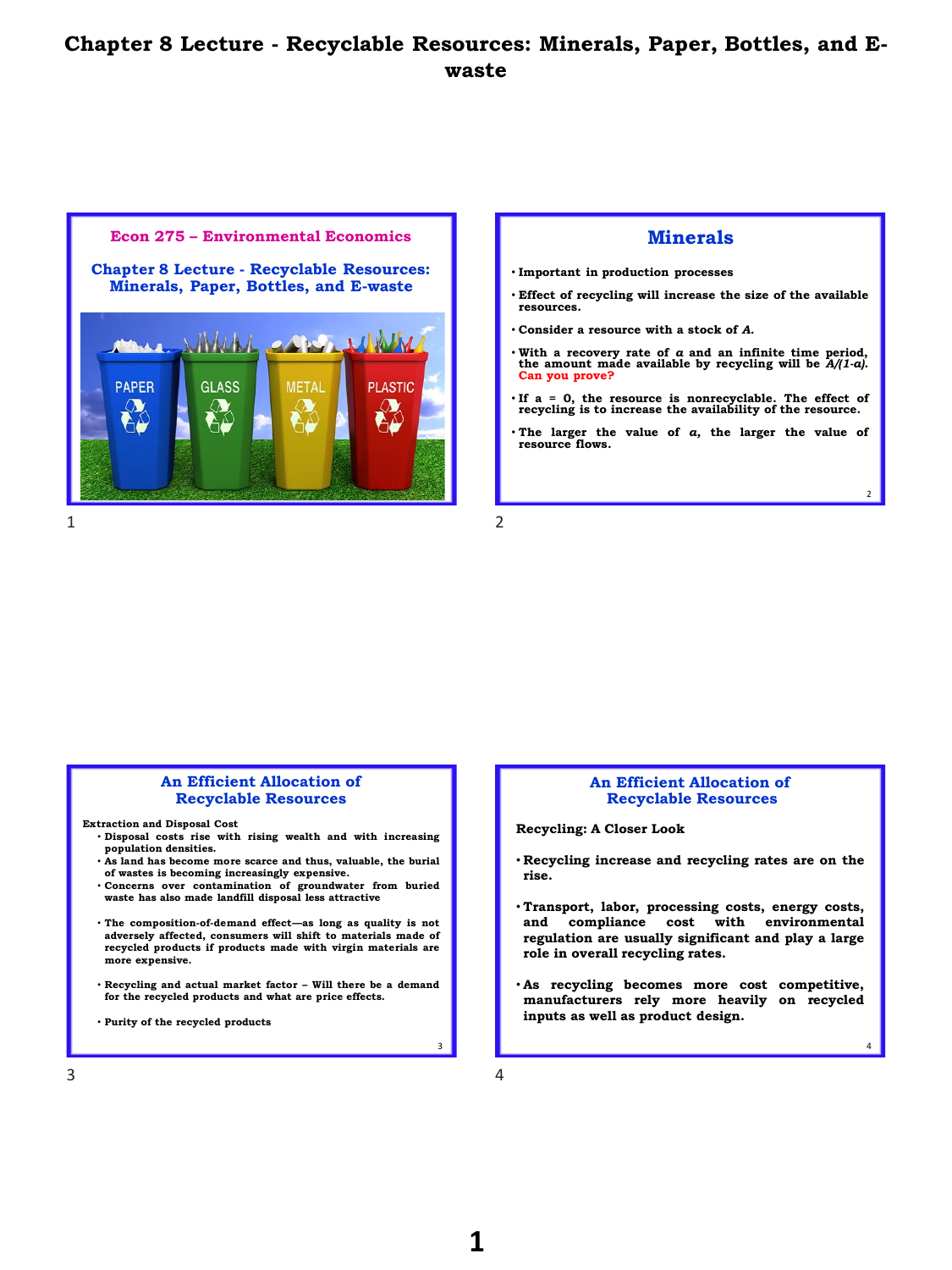

## **Situation in Qatar**

- **The generation rate of household solid waste is estimated at 2.1-4.1 kilogram (kg) per capita per day in GCC countries, 1.2 in the US, and 4.1 in European Union countries, compared to 1.6 kg per person per day in Qatar.**
- **Domestic solid waste usually consists of different proportions of organic matter (food waste, etc), paper, plastics, glass, metals, fabrics, bones, leather, home dust, etc. Domestic solid waste in Qatar is the second largest source of waste after construction waste.**

**[https://thepeninsulaqatar.com/article/17/09/2018/Qatar-aims-to](https://thepeninsulaqatar.com/article/17/09/2018/Qatar-aims-to-recycle-15-of-solid-waste-by-2022)recycle-15-of-solid-waste-by-2022**

**[Qatar Second National Development Strategy \(2018-2022\)](../Articles/WasteQatar.pdf) – Waste Management Goals**

6

8

## **An Efficient Allocation of Recyclable Resources**

**Recycling and Ore Depletion**

- **In terms of the switch point introduced earlier, if the resources can be recycled at a marginal cost lower than that of the substitute, the market will likely use the recyclable resource longer than it would the nonrecyclable resource.**
- **An efficient economic system will try to find a balance between the consumption of newly mined and recycled materials, between disposing of used products and recycling, and between imports and domestic production.**

### **Lead Recycling**

The domestic demand for lead has changed significantly over the last 30 years. In<br>1972 dissipative, nonrecyclable uses of lead (primarily gasoline additives, pigments<br>in paint, and ammunition accounted for about 30 percent

uses (which, by 1997, had fallen to only 13 percent of total demand). A declining role for dissipative uses implies that an increasing proportion of the production is available to be recycled. And, in fact, more is now rec

of the admission consumption carrelate rom relocated scrap. The lead-actio battery industry continues to be the largest user of lead.<br>Old (postconsumer) scrap accounts for nearly all the total lead scrap recovered.<br>Used ba In 2012, 53 percent of recycled aluminum came from new (manufacturing) scrap, while only 47 percent was from old scrap (beverage cans and other discarded aluminum products).

Source: U.S. Department of the Interior. Minerals Yearbook. Retrieved from http://minerals.usgs.gov/

7 8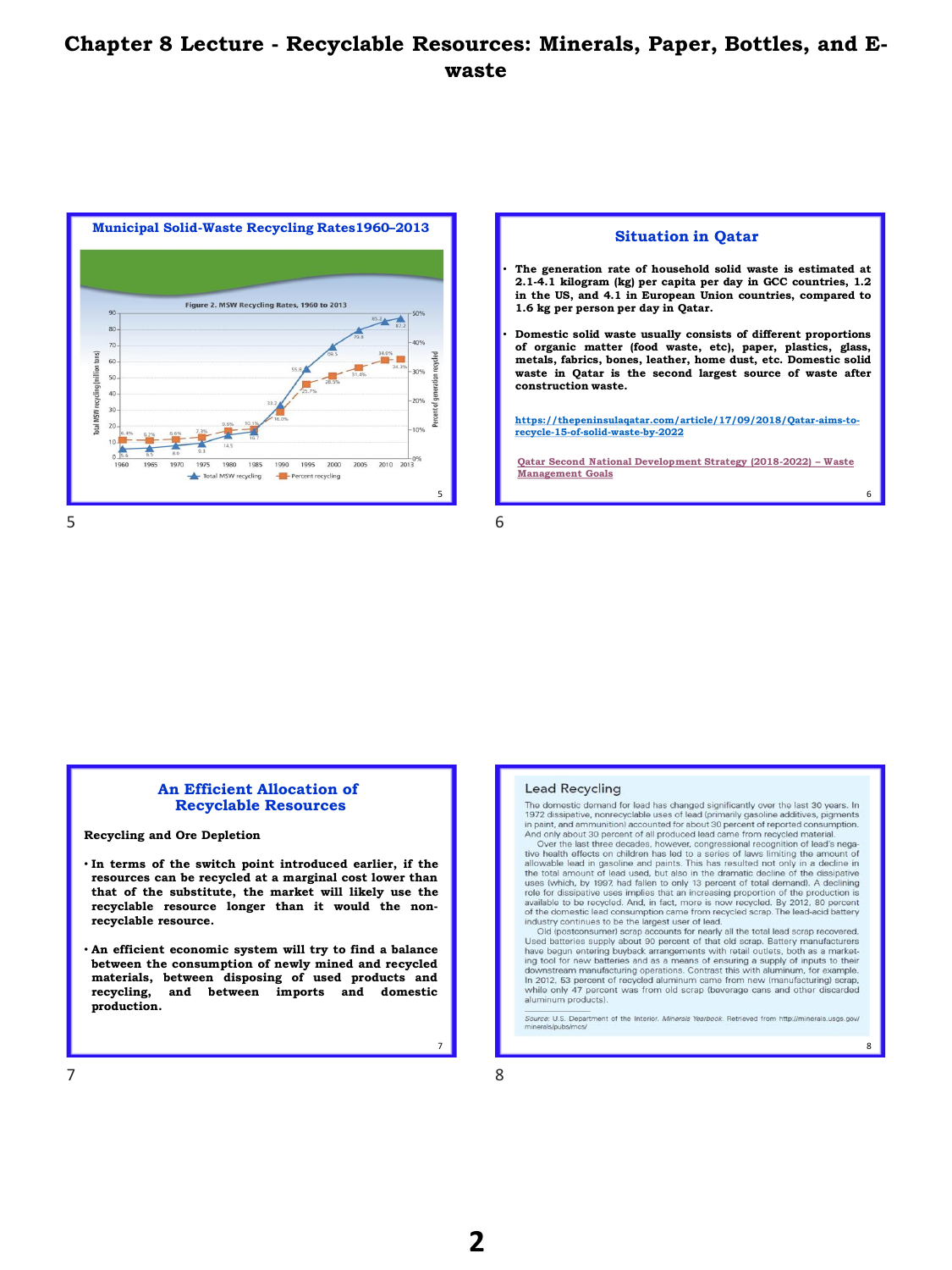### **Factors Mitigating Resource Scarcity**

**Exploration and Discovery**

- **A profit-maximizing firm will continue to explore until the marginal discovery cost of exploration equals the marginal scarcity rent from a unit of the resource sold.**
- **The marginal scarcity rent equals the difference between the price received and the marginal cost of extraction.**
- **Income growth and population growth both cause demand for the resource to rise over time.**
- **Changes in scarcity rents will lead to different stimulations in exploration activities.**

### **Factors Mitigating Resource Scarcity**

**Technological Progress**

- **Technological progress reduces the cost of the ore.**
- **Rising extraction costs stimulate the development of new technologies.**
- **The rate and type of technological progress are influenced by the degree of resource scarcity.**

10

 $9 \hspace{2.5cm} 10$ 

9

## **Factors Mitigating Resource Scarcity**

**Substitution**

- **Looking at isoquants we can illustrate the effect of substituting abundant resources for scarce resources.**
- **The more substitution possibilities, the smaller the impact resource scarcity will have on output.**
- **Some factors increase the likelihood of resource scarcity, while others mitigate the seriousness of scarcity.**



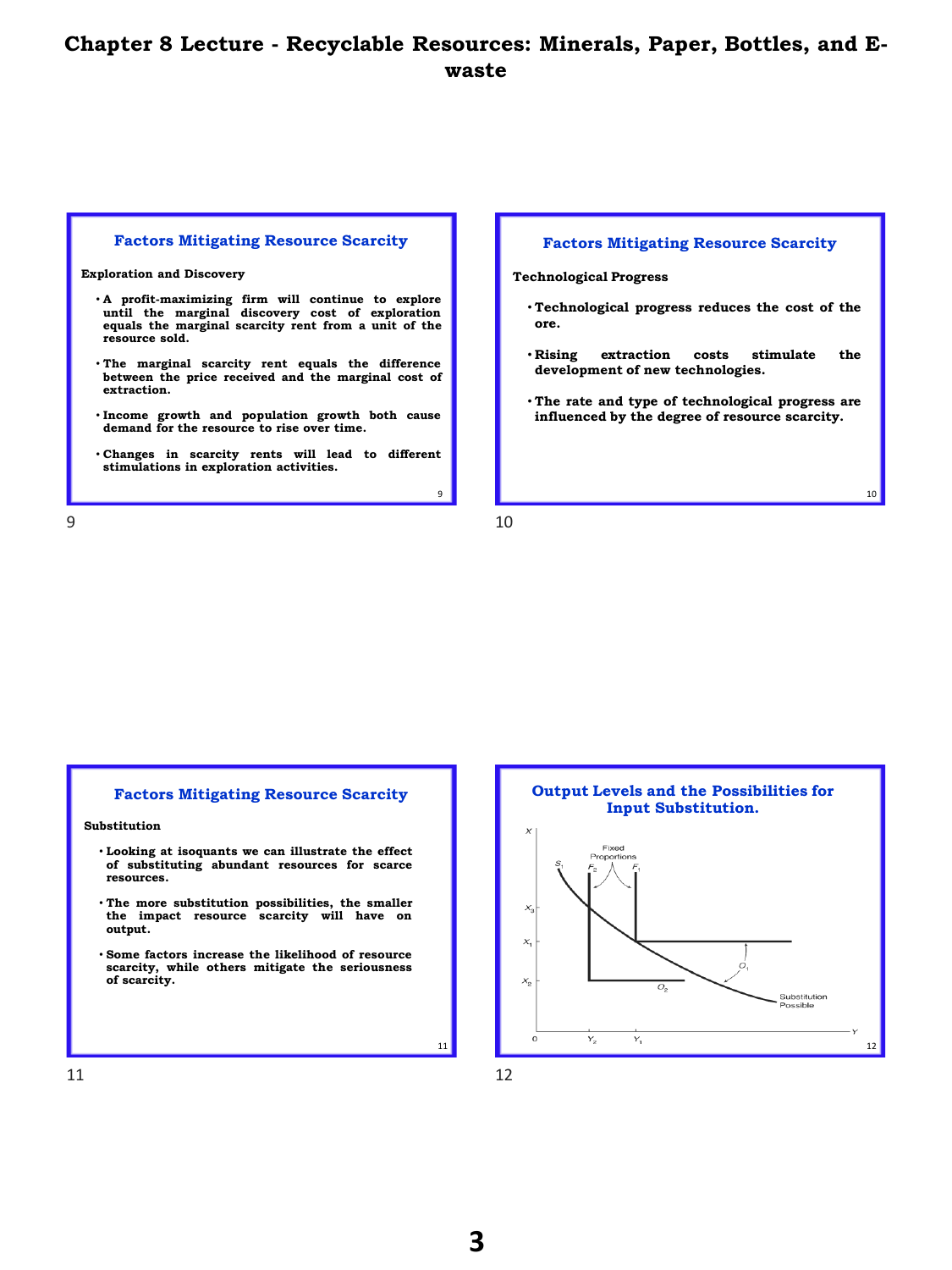### **Market Imperfections**

**Disposal Cost and Efficiency**

- **If an economic agent does not bear the full cost of disposal, the agent will be biased toward the use of virgin materials and away from recycling.**
- **The avoided marginal cost of disposal is considered a marginal benefit from recycling. This amount must be included in recycling decisions**
- **Both marginal disposal costs and the prices of recycled materials will affect the efficient level of recycling.**

 $13$  14



• **The Disposal Decision**

- **Recyclable waste comes from either new scrap or old scrap. New scrap is residual material from a production process while old scrap is recovered from used products.**
- **When the private marginal cost of disposal is lower than the marginal social cost, the market level of recycling is inefficient.**

14





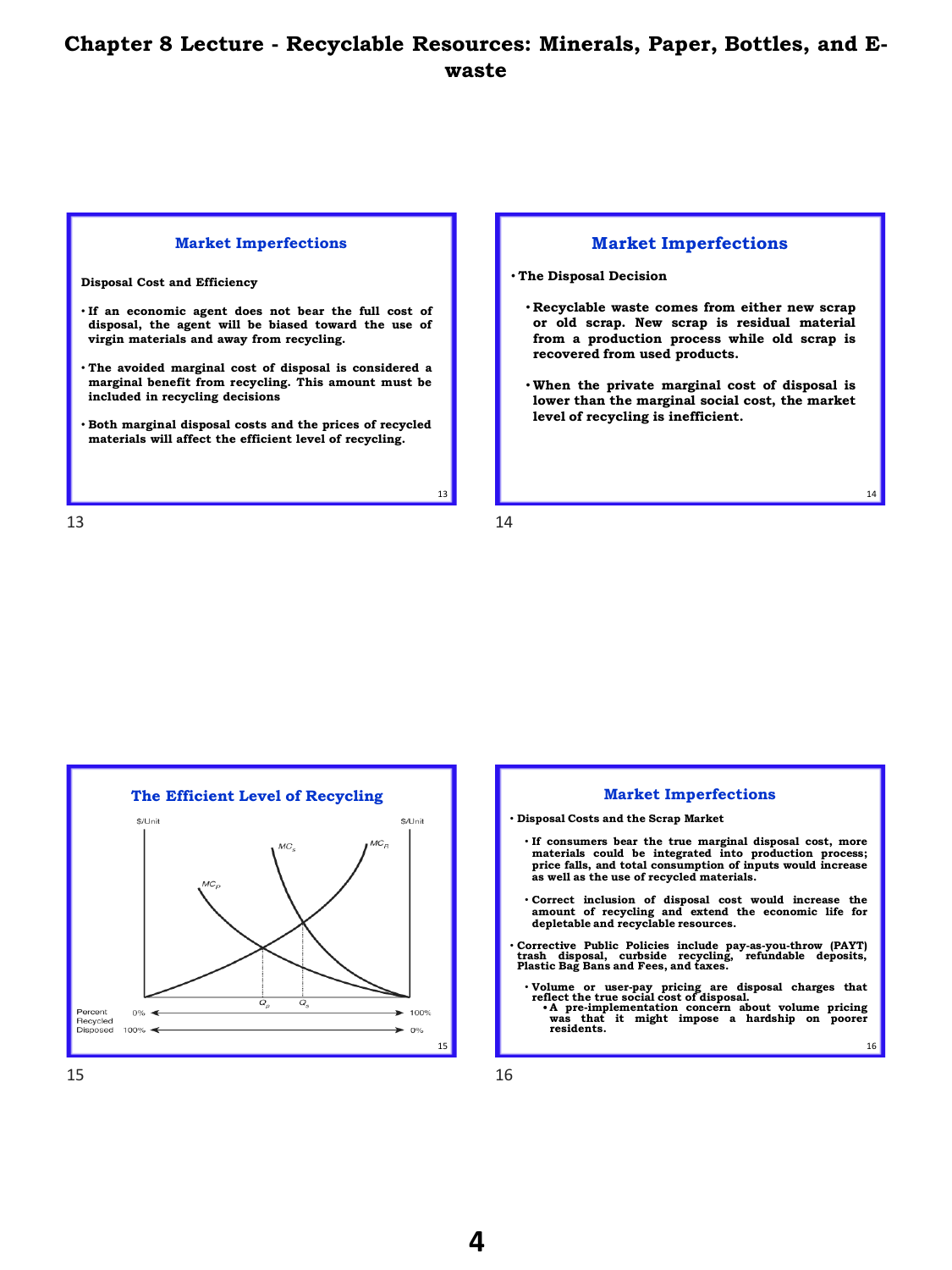## **Market Imperfections**

- **Curbside Recycling attempts to achieve an efficient balance between disposal and recycling, especially in combination with pay-as-you-throw trash disposal.**
- **A refundable deposit system is typically designed to be an initial charge that reflects the cost of disposal and to provide a refund that encourages recycling and helps conserve virgin materials.**





18

# • **Successful recycling programs depend to a large extent on the existence of markets (buyers) for recycled materials. E-Waste (disposed electronics equipment)** • **Regulations on consumers and manufacturer** • **25 states enacted e-waste legislation.** • **The Basel Convention** • **Regulates the movement of electronic wastes across international boundaries. E-Waste**

**Markets for Recycled Materials**



19